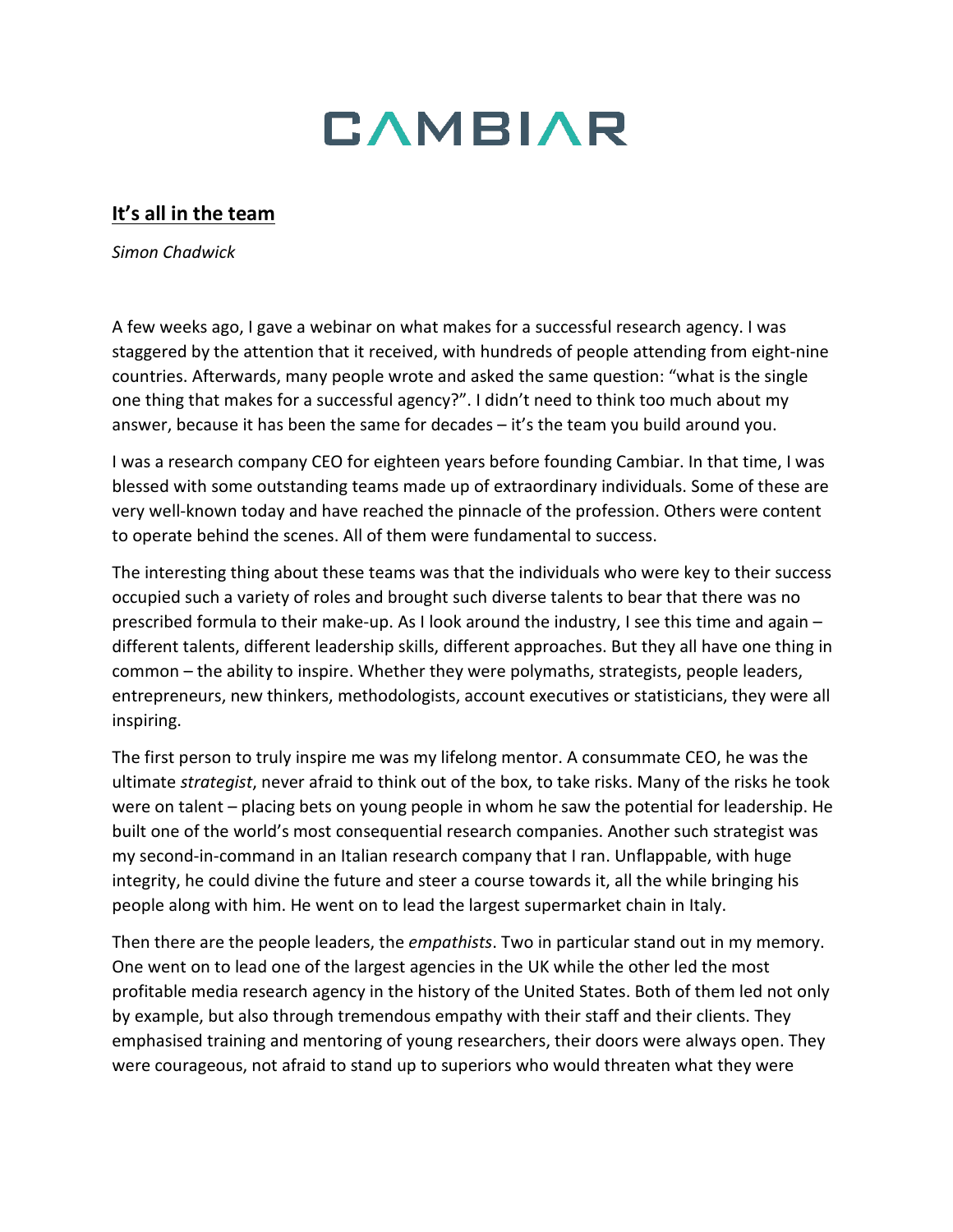building for short-term gain. They acted as a beacon for their respective companies and for the industry as a whole.

Very often, key members of the team were those who didn't seek the limelight – especially the *methodologists* and *statisticians*. Invariably, these were people not only possessed of incredible intelligence and talent, but who also displayed huge integrity. They not only taught their craft but lived it, believing strongly in both the fundamental foundations that underly research and the need for transparency in its execution. Some of these have been instrumental in guiding governments through the Covid-19 pandemic with models grounded not in politics but in science.

Also key are our *account and relationship executives* who live and breathe their clients' success. I have been fortunate enough to have had some of the very best of these on my teams – people who can take a new relationship and build it into a \$10m or \$20m account. Because they care. Because they will deploy the best resources – the best of the rest of the team – to achieve success for their clients.

Amidst all of these are a very rare breed – the *polymaths*. These are people who combine many of the talents I have talked about above and excel at all. I have worked with statisticians who can visualize mathematics in three dimensions, strategize their insights in terms of the client's business, tell a compelling story and build business. Find one of these? Pay them a lot of money!

Beyond all this, the profession today is blessed with *entrepreneurs* and *new thinkers*. This is not a new phenomenon, but it is one that remains strong and vibrant. Our industry has long thrived because talented people spun out of major companies and set up their own agencies – some of our most famous industry brand names started in this way. But today, we have people new to the profession who are challenging our way of thinking. This is not confined to technology startups but includes young entrants who bring a whole new approach to our craft. Just the other day, I listened to a young lady give a presentation on the linkage between eco-biology and market research. It was impressive.

But teams are not only built up of people on the front lines or who are in the business of research or analytics. There are also those who make up the *backbone* of our enterprises. One of the most important relationships any CEO can have is that with her or his CFO. I have been fortunate enough to have worked with four outstanding CFOs who not only had my back through thick and thin, but also understood intimately the workings of the business and were instrumental in keeping the team moving forward. Similarly, human resources officers who understood that their role was strategic, not administrative; CTOs who pushed the boundaries of what technology could do for us; operations executives who built efficiency and cost advantage into our business; graphics leaders who could tell our stories. The list goes on.